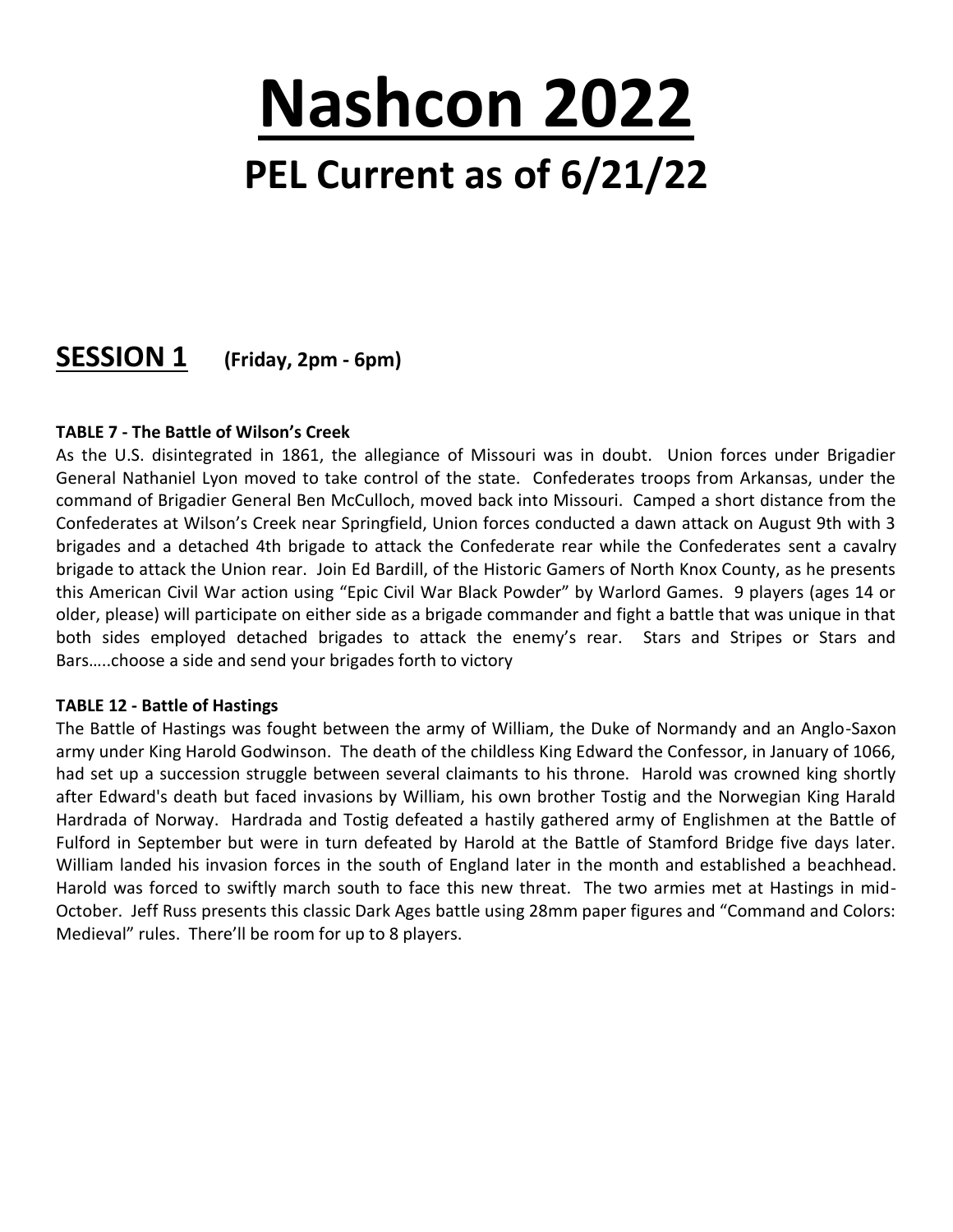#### **TABLE 14 - Aerodrome® WWI Aerial Combat**

If you've ever want to fly a Spad XIII, a Fokker D.VII or a Sopwith Camel, now you can. Or, at least, the next best thing to it. Come join the fun and play "Aerodrome®" the traditional, award-winning, nationwide convention favorite for over 25 years! Fly colorful 1:144 scale WWI aircraft into combat using simulated wooden "cockpits". These easy to learn and fun to play rules will be taught by, Stan Kubiak, with multiple rounds running continuously through the allotted time. Each round lasts about one hour providing lots of fun for experienced and new players alike. Wings & Medals will be award for Victories & Valor! This game is open to everyone…..wives, sons, husbands, daughters, girlfriends and boyfriends. We must ask, however, that players under the age of 13 be accompanied by a playing adult. So grab your gear and climb aboard your aircraft. There'll be room for up to 12 aviators.

#### **TABLE 15 - Samurai Showdown**

The Shogunate is crippled and Japan is at war! Samurai warlords strengthen their iron grip over the land while peasants, bandits and monks revolt against the Samurai's yoke. Join the authors of "CLASH of Spears" in celebrating the release of their expansion "CLASH of Katanas". Fun, flexible and fast paced, this alternative form of skirmish gaming avoids onerous charts and complex book keeping while still giving players a good representation of ancients combat. Players will lead their loyal Samurai retinues into battle or perhaps gather followers to participate in a rebellion against the Warlord's minions. This two-way battle will have 6 individual, totally independent commands each with their own chance to win prizes and more importantly glory!

### **SESSION 2 (Friday, 8pm - Midnight)**

#### **TABLE 1 - Bolt Action: Korea**

Fought between 1950 and 1953, the Korean War was one of the first major conflicts of the Cold War. Backed by the Soviet Union and Communist China, the North Korean regime faced off against the South Korean government and a 21-country UN task force. Unique and interesting in the annals of military history, the Korean War held many new challenges. From the difficulties caused by the cultural diversity of so many nations participating to basic logistical problems, commanders faced a host of problems in the basic methods in which war was conducted. And that's just what the guys from Warlord Games want to introduce you to and show you how to bring this exciting period of American history to the table top. Come join the Warlord team, including one of the game's authors, as they demonstrate their Korean War Bolt Action supplement and walk you through all the great stuff you'll find in this exciting game!

#### **TABLE 3 - Chattanooga Campaign: Wauhatchie**

This rare night battle, fought between troops of the Army of the Potomac and the Army of Northern Virginia, actually took place in the rolling hills of Tennessee. The Cracker Line has been opened, but will it stay that way? Generals Grant and Hooker certainly hope so, but Confederate Generals Bragg and Longstreet have different plans. Come join the action and we re-fight this vicious skirmish fought in the foothills of Lookout Mountain. Mike Randles presents this ACW game using "Regimental Fire and Fury" rules and 15mm miniatures. Who will prevail in the dark of night? You must decide! This game will accommodate up to 6 players.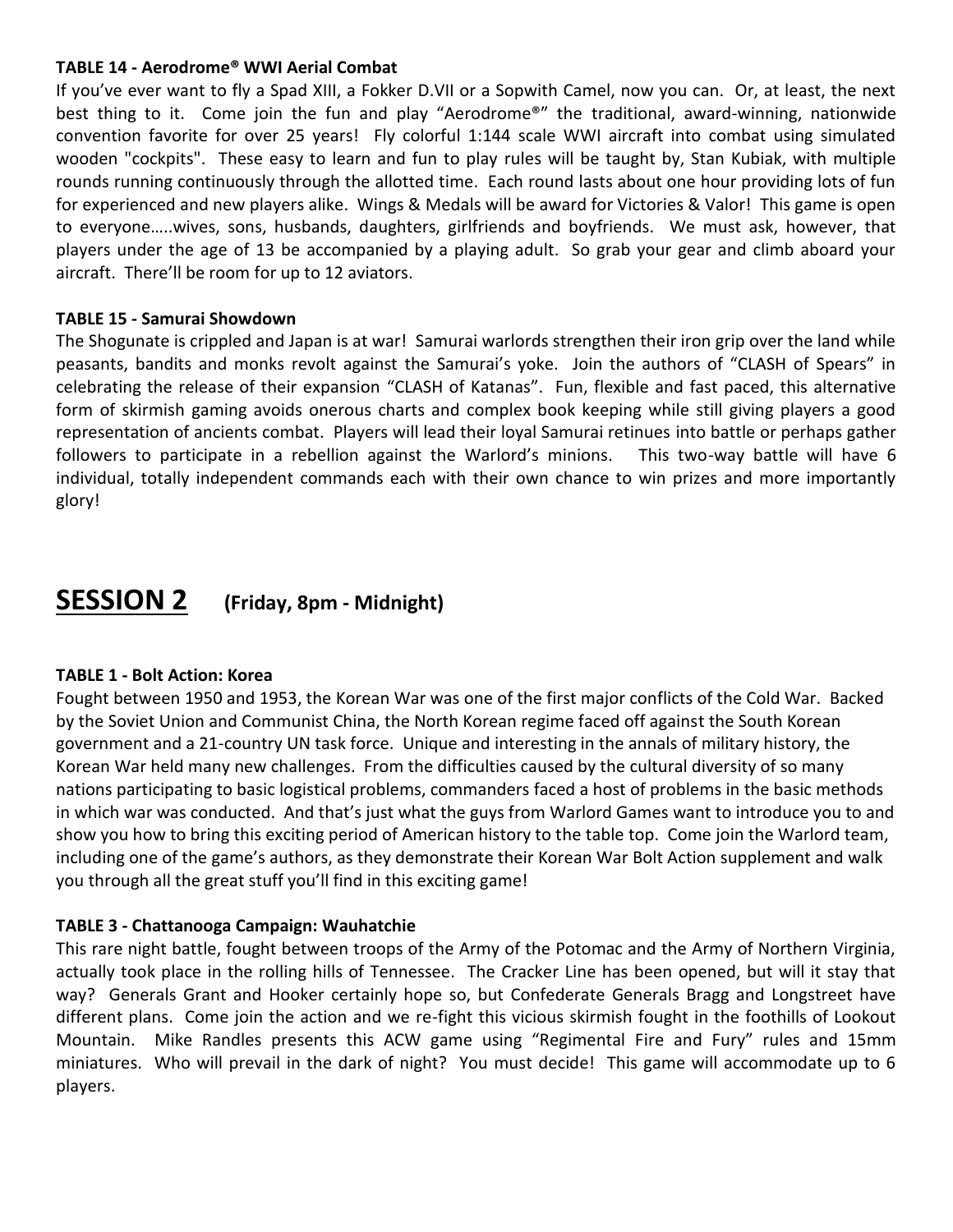#### **TABLE 5 - Siege of Liege: 1914**

It is the opening stages of WWI and the Germans are starting their assault on Belgium. The city of Liège, protected by a ring of modern fortresses, is one of several fortified cities designed to delay an invasion and now stands directly in the way of the German's Schlieffen plan. The Germans plan to slip between the fortresses, take the city of Liege and carry on with their invasion. The Belgians, however, have different plans. Nashcon stalwart Keith Sullivan hosts this re-creation of the opening engagement of the German invasion of Belgium and the first battle of WWI. The game will be played with over a thousand 10mm miniatures using modified "Bello Ludi WWI" quick and easy rules. Up to 6 players will be able to join in the action storming the fortresses or defending the works against the invaders. So strap on your haversack, check your ammo and set your sights on victory!

#### **TABLE 6 - Blood Red Skies: Korea**

In the skies above North Korea where the Yalu River empties into the Yellow Sea, Soviet-built MiG-15's and North American F-86 Sabres battle for supremacy. This is "MiG Alley", site of the first large-scale jet-vs-jet air battles. UN pilots go head-to-head against airmen from North Korea, the People's Republic of China and (unofficially) even some from the Soviet Union. Douglas Glover, of the *Lead Pursuit Podcast*, is here to show you how to play Warlord's Korean War version of their "Blood Red Skies" aerial combat game. You'll command formations of fighter aircraft in battle where thrilling dogfights can be fought in forty-five minutes or less. If going head-to-head with your opponent, matching wits and maneuvers as you try to control the skies sounds like fun then this is the game for you. Stop by and find out what all the excitement's about.

#### **TABLE 8 - Cold War Gone Hot**

Timothy Lee, Club Captain of the Chattanooga Irregular Wargames Association, presents this modern armor action using "Seven Days to the River Rhine" rules, by Great Escape Games, and 1/285th scale miniatures. Intended as an Introduction to the game system, Tim will be simultaneously running two 4 player games which will simulate armored combat during the 1980's in Europe when the Cold War between the NATO alliance and Soviet led Warsaw Pact could easily have turned Hot. These fast play rules allow for games with lots of armor, infantry and other supporting weapons in any scale. The mechanics are remarkably simple and the method of activation presents players with tricky tactical decisions to ponder creating a sense of high tension and drama while the action/reaction system ensures that all players are constantly involved at all times. If you've ever been tempted by modern armor games now's your chance to give it a go.

#### **TABLE 9 - Gettysburg: Day 1**

After defeating General Joseph Hooker's Army of the Potomac at Chancellorsville, General Robert E. Lee marched his victorious Army of Northern Virginia into Pennsylvania hoping to fight a decisive battle that would end the war. Lee had ordered his scattered forces to concentrate at Gettysburg but, without his cavalry screen, he was blind to the enemy's location and unaware that the Army of the Potomac, now under the command of Major General George Meade, was closing fast from the South. Both forces had been arriving piecemeal during the opening stages of the battle. This scenario covers the Confederate attack just as U.S. Brigadier General John Buford's cavalry was retreating upon the arrival of the Union's 1st Corps. Nashcon favorite, and HMGS-MS Old Guard, Bob Moon hosts this grand re-fight of action on the first day of one of the Civil War's most important battles in glorious 40mm.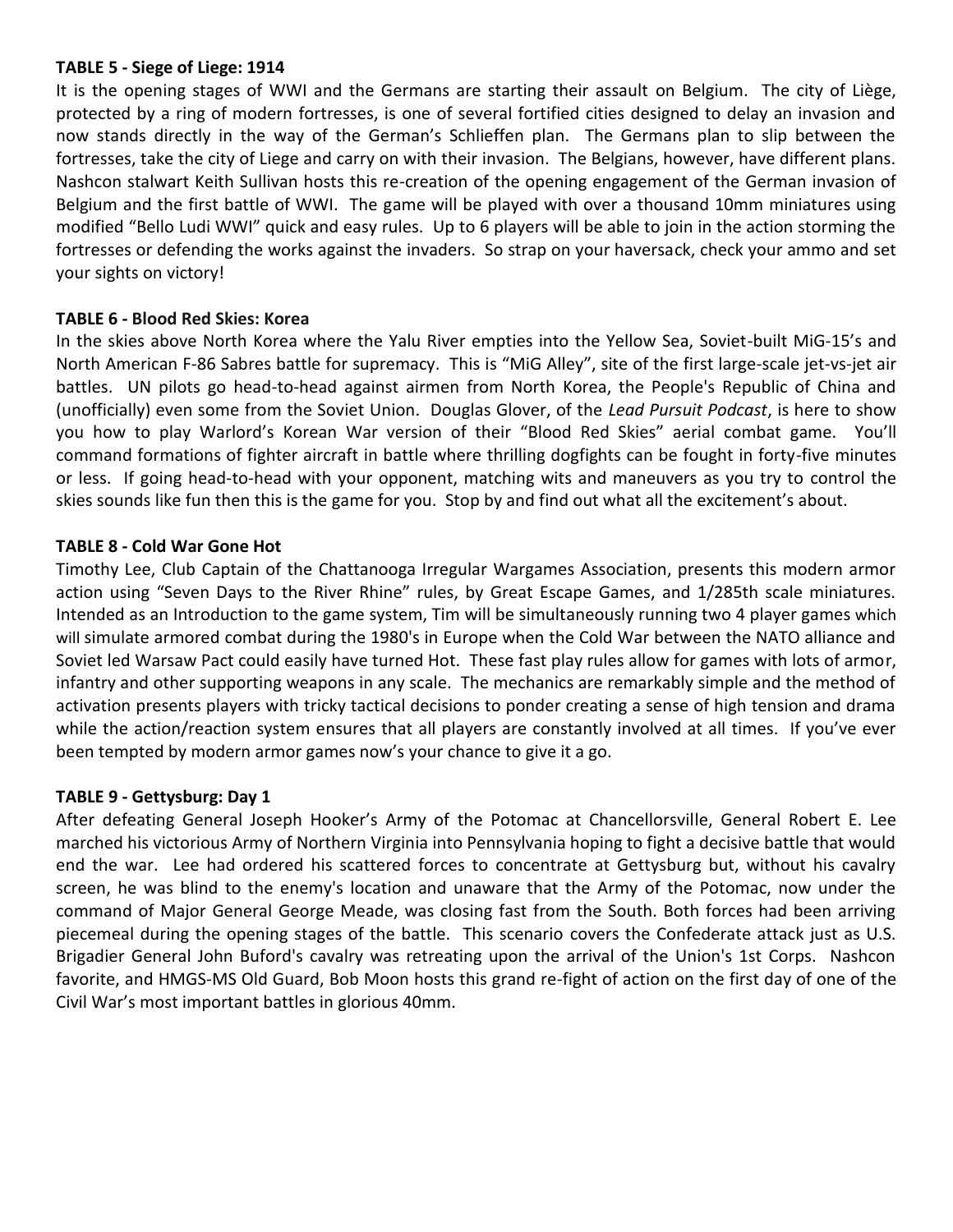#### **TABLE 10 - Red Ops 5**

There have been many instances where individuals have been infected with the type 3 Hemeorevivification Retrovirus (HRR-3). Zombies, Revenants, Vampires, and other legendary creatures can all be explained by historical outbreaks if HRR-3. As to the true origins of the HRR-3 virus, no one knows. There is only one thing for certain; the virus is changing. For this reason the formation of a new joint agency under the CDC in Atlanta and NATO and its allies is recommended. Its sole purpose is to track outbreaks of the HRR Virus and contain the outbreaks using any means necessary. It shall be known as RED OPS 5. Join Andrew Adkins as he hosts this fun, and relatively simple, zombie shoot 'em up game using "Red Ops 5" rules and 15mm figures. Play as the leader of a fire-team of German Kommando Spezialkräfte, American Delta Force or Albanian Batalioni i Operacioneve Speciale as they frantically try and contain a HRR outbreak in Vlkolinec, Slovakia, a small village nestled in the Carpathian Mountains.

#### **TABLE 11 - Battle of Wake Island: December 23rd, 1941**

After failing to take the island in their first attempt on December 11th, the Japanese of the South Seas Force are trying a second time. Composed mostly of the ships from the first attempt, plus 1,500 Japanese marines, the landings began at 02:35 after a preliminary bombardment. Can the stalwart Marines continue to hold the invaders off or will the Japanese emerge victorious? Mike Peccolo hosts this WWII Pacific Theater action using "Rapid Fire Reloaded" rules and 15mm figures. Up to 6 players can take part in the action. Come join the fun and help decide which flag…..the Rising Sun or the Stars and Stripes…..will fly over the island when the dust settles.

#### **TABLE 12 - Meet the T-34**

On June 22, 1941, Germany launched its invasion of the Soviet Union, codenamed Operation Barbarossa. With France defeated and only Britain left standing against Germany in Europe, the Führer turned toward his ultimate goal…..Germany's expansion to the east. Hoping to repeat the success of the blitzkrieg in Western Europe and win a quick victory, more than 3 million German and Axis troops attacked along an 1,800 mile-long front. It was during this operation that the heretofore unstoppable German Panzers got their first introduction to the Russian's T-34 tanks. And they would not soon forget them. Terry Logan presents this WWII armor action using 6mm miniatures and the updated "Tractics" rules. There's room for up to 10 players. Come join the action and fight for the Fatherland or help defend Mother Russia.

#### **TABLE 14 - Aerodrome® 2.0 – WWII Aerial Combat in the Pacific**

Imperial Japanese Navy and U.S. Navy and Marine fighter aircraft duel in the skies around Guadalcanal using the "Aerodrome® 2.0" WWII adaptation of the popular Aerodrome® 1.1 ruleset. These rules are still easy to learn, easy to play and lots of fun but takes into account the faster speeds and greater weapons lethality of World War 2 aircraft. Rules will be explained, by Mark Wukas, with charts and aircraft provided. Up to 10 players per round can participate with rounds occurring throughout the allotted time. Wings and Medals will be awarded for Victories and Valor. This game is open to everyone…..wives, sons, husbands, daughters, girlfriends and boyfriends. We must ask, however, that players under the age of 13 be accompanied by a playing adult. Red Sun or White Star, choose a side and join the action!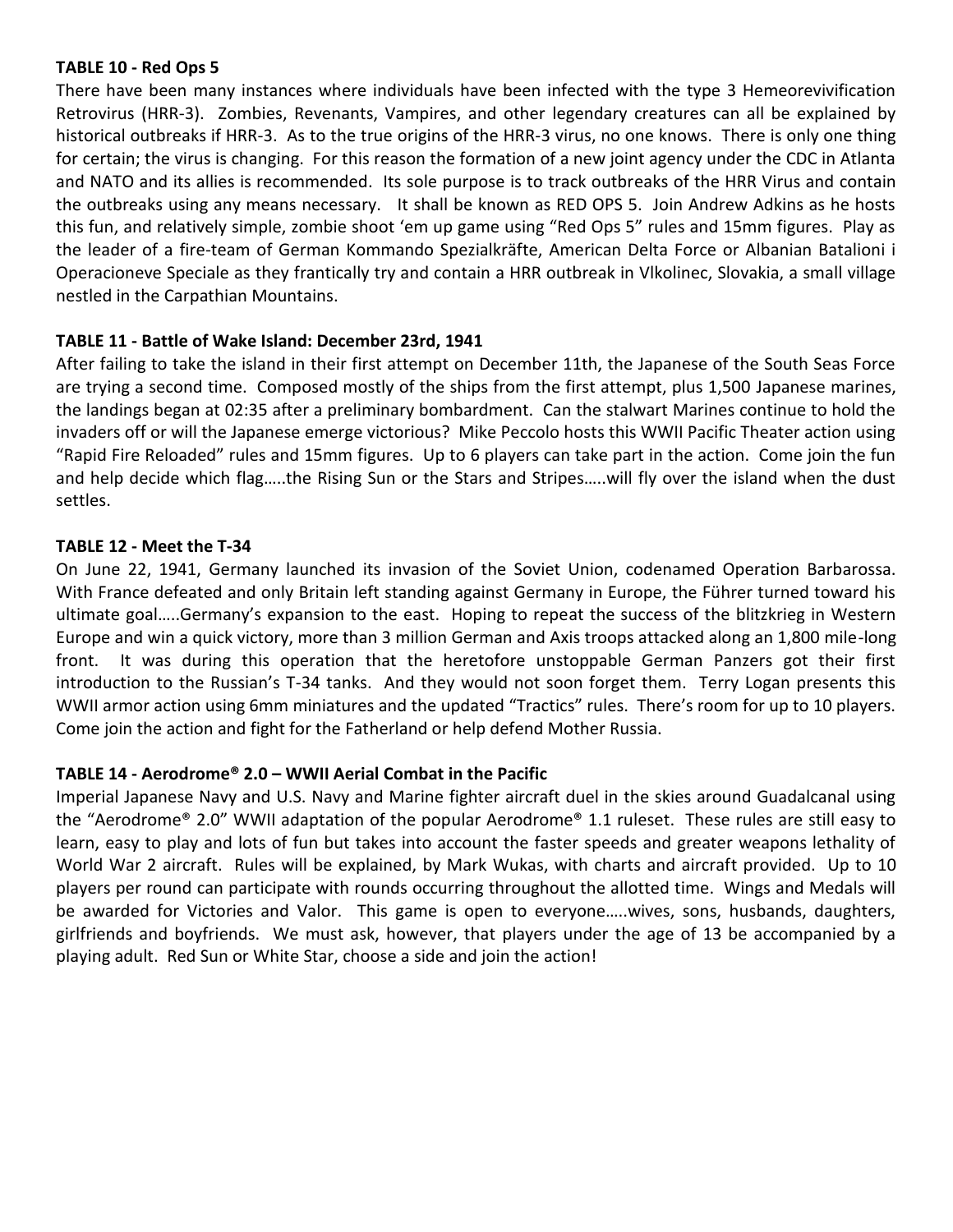## **SESSION 3 (Saturday, 9am - 1pm)**

#### **TABLE 1 - "Blood & Steel" Demo with the Authors**

A new set of rules, published by Firelock Games, "Blood & Steel" is set in the Age of Queen Victoria (1837- 1901). The game focuses on combat in the skirmish line or the periphery of the larger armies, with innovative Initiative and Mission-Generation systems. Conflicts from the 2nd Seminole War to the Spanish American War are covered in the Core Book, including the American Civil War and the Anglo Zulu War. You can find out more about it in the Blood & Steel Facebook Group. Edgar Pabon and Damien Macomber, the game's authors, will demonstrate the game's mechanics using 28mm miniatures. This demo will allow you to check out the game without committing to an entire session. Come by and say hello!

#### **TABLES 3 & 4 - The Pirates of Cutlass Lagoon**

Back by popular demand Ben and David Raybin present their spectacular Pirate Game! Played on a 20 foot table, this game will feature a dozen 28mm fully-rigged pirate ships and crews all contesting three tropical islands. These islands are the home to blood-thirsty cannibals and other unknown dangers too horrible to mention. And it's not just the islands what hold mortal danger to all who tread their paths, me hearties. The very waters, themselves, are filled with nasty beasties of every description. Cap'n Raybin's own "Barnacle Bill" rules, which are a pirated (Har! Har! Har!) version of Bob Duncan's "Gun Boat Diplomacy" will be used to moderate the action. As always, first choice of ships goes to the brave men and ladies properly attired in Pirate garb. So don't wait for the press gangs to find ye! Sign up now for the action! The game'll be havin' room for a dozen souls! with steel in their guts and salt water in their veins! Aaarrrgghhh!!!

#### **TABLE 6 - The Battle of Midway**

Planes flash across the Pacific sky as pilots try to out-maneuver each other in a deadly dance among the clouds. Machine guns blaze, smoke pours from damaged engines and more than one comrade has been seen plunging into the sea with a great splash and a ball of fire. Sooner or later, someone must gain the upper hand and end this fight! Douglas Glover, of the *Lead Pursuit Podcast*, hosts this WWII aerial combat game using 1:200th scale miniatures and "Blood Red Skies" rules written by renowned game developer Andy Chambers. You'll be participating in a large dogfight action taking place during the epic Battle of Midway and you might even get to escort deadly torpedo bombers to strike the enemy carriers! If going head-to-head with your opponent, matching wits and maneuvers as you try to control the skies is your cup of tea then this is the game for you. Stop by and join the excitement.

#### **TABLE 7 - The Battle of Wilson's Creek**

As the U.S. disintegrated in 1861, the allegiance of Missouri was in doubt. Union forces under Brigadier General Nathaniel Lyon moved to take control of the state. Confederates troops from Arkansas, under the command of Brigadier General Ben McCulloch, moved back into Missouri. Camped a short distance from the Confederates at Wilson's Creek near Springfield, Union forces conducted a dawn attack on August 9th with 3 brigades and a detached 4th brigade to attack the Confederate rear while the Confederates sent a cavalry brigade to attack the Union rear. Join Ed Bardill, of the Historic Gamers of North Knox County, as he presents this American Civil War action using "Epic Civil War Black Powder" by Warlord Games. 9 players (ages 14 or older, please) will participate on either side as a brigade commander and fight a battle that was unique in that both sides employed detached brigades to attack the enemy's rear. Stars and Stripes or Stars and Bars…..choose a side and send your brigades forth to victory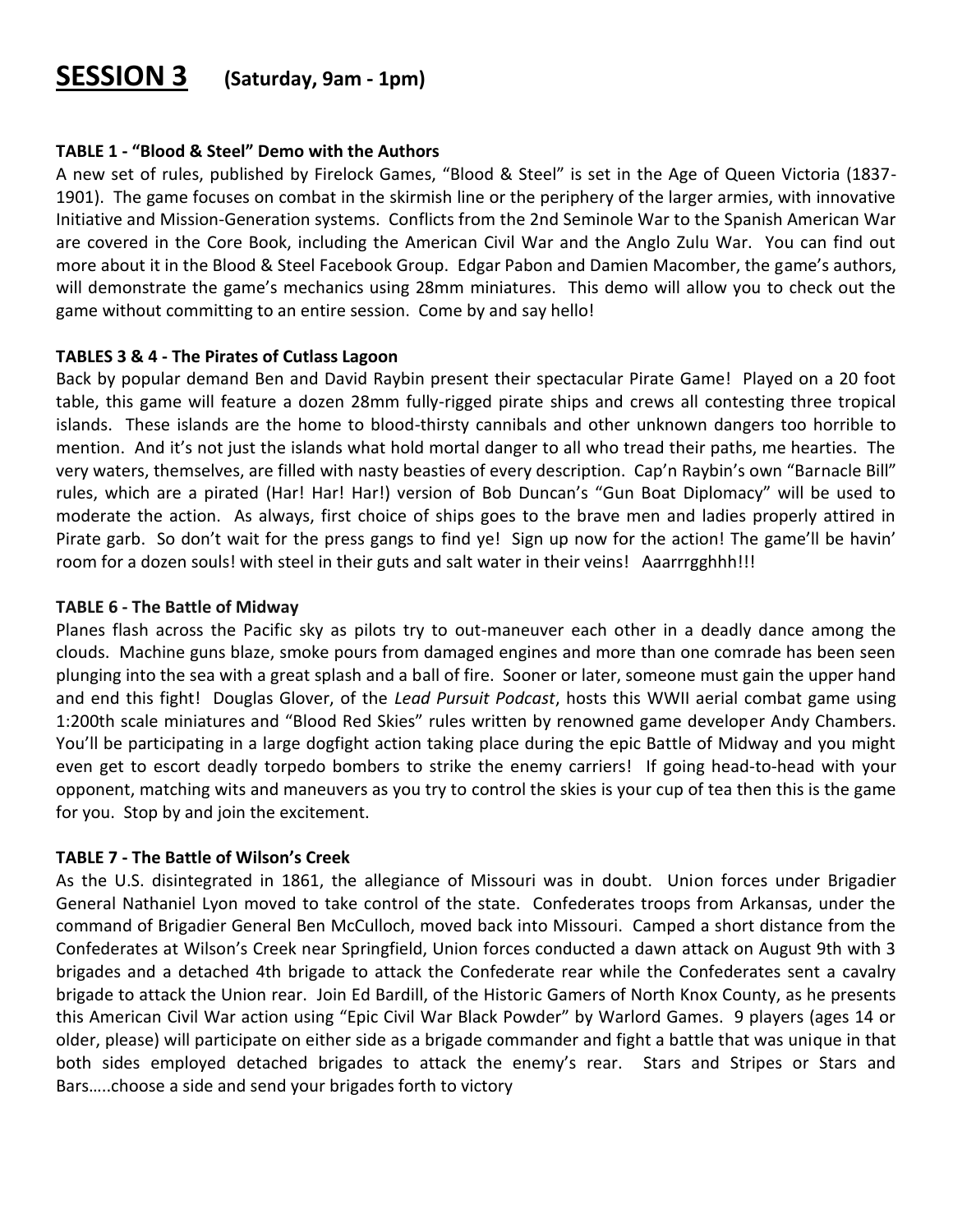#### **TABLE 8 - Storming the La Fiere Causeway**

It's June 9th, 1944 and the U.S. 507th Parachute Infantry Regiment has been fighting to capture and hold the main crossing over the Merderet River near La Fiere since D-Day. They've fought tooth and nail with the Germans for the valuable crossing point with neither side willing to give it up. The initial D-Day gains of the valiant Paratroopers have been repulsed by determined German counterattacks. But now, the 3rd Battalion, 325th Glider Infantry has been ordered to join the action. Darick Kingery from "Wargaming in Miniatures" hosts this WWII scenario recreating the famous infantry fight to capture the La Fiere causeway. The battle will be fought on a 5'x8' terrain board using "Battlegroup" rules and 15mm miniatures. Up to 7 players can take part in the action with novices encouraged to join.

#### **TABLE 9 - Gettysburg: Day 1**

After defeating General Joseph Hooker's Army of the Potomac at Chancellorsville, General Robert E. Lee marched his victorious Army of Northern Virginia into Pennsylvania hoping to fight a decisive battle that would end the war. Lee had ordered his scattered forces to concentrate at Gettysburg but, without his cavalry screen, he was blind to the enemy's location and unaware that the Army of the Potomac, now under the command of Major General George Meade, was closing fast from the South. Both forces had been arriving piecemeal during the opening stages of the battle. This scenario covers the Confederate attack just as U.S. Brigadier General John Buford's cavalry was retreating upon the arrival of the Union's 1st Corps. Nashcon favorite, and HMGS-MS Old Guard, Bob Moon hosts this grand re-fight of action on the first day of one of the Civil War's most important battles in glorious 40mm.

#### **TABLE 10 - Crush: Titans Path**

Flocks of birds take to the sky disturbed by ponderous footsteps and the crash of trees being carelessly pushed aside or trampled to the ground. A roar of challenge thunders across the landscape quickly answered by another equally fierce. With deadly intent, two gigantic bodies slam into each other and begin their struggle for battlefield dominance. Join Shawn Quinn, owner of Ghost Forge Games and author/developer of **"Crush"** rules, as he presents his amazing game of 28mm Kaiju battles. Each player chooses a monster, robot, dinosaur etc. and customizes it to face off against other players. The rules are fast and flexible, easy to learn and fun to play. So come join the fun! Simply choose a monster, lead it into battle and crush your friends…..in a fun way, of course. There'll be room for up to six monster wranglers.

#### **TABLE 11 - Battle of Burton Island: February 3rd, 1944**

The nearby Island of Kwajalein had been secured freeing up the US Army 17th Infantry Regiment, a reserve force for that attack, to make the planned assault on Burton Island. The 1st and 3rd Battalions of the 17th have been given the task of securing the island from the Japanese. Long and narrow (most of island covered with thick vegetation) Burton is the third best defended island in the Kwajalein atoll with machine guns, large caliber dual purpose guns, pillboxes and a seaplane base. Can the Japanese defenders survive the overwhelming power of the US troops? Mike Peccolo hosts this WWII Pacific Theater "island-hopping" action using "Rapid Fire Reloaded" rules and 15mm figures. Up to 6 players can take part in the action. Come on down, choose a side and fight for honor and glory!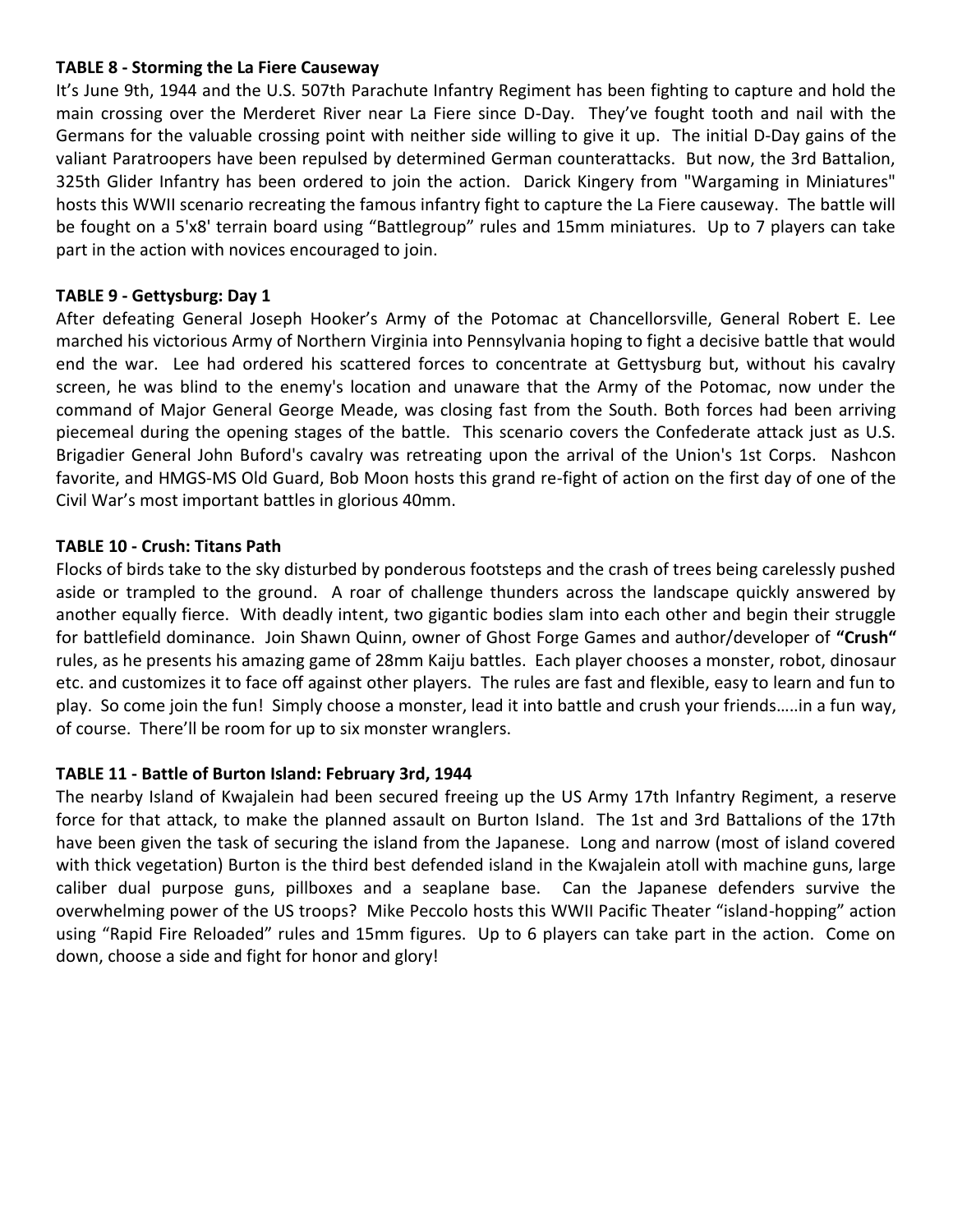#### **TABLE 12 - Bloody April: Part 1**

Union Major General Ulysses S. Grant's Army of Tennessee had camped at Pittsburg Landing awaiting Major General Don Carlos Buell's Army of Ohio. Grant was ordered not to engage the Confederates until he has been reinforced by Buell's army but once combined, the two armies would advance south on Corinth, MS. To consolidate and prepare for operations against the Union forces, Confederate General Albert Sidney Johnston had marshaled his Army of Mississippi at Corinth. Anticipating a Federal move against the city, Johnston planned to smash Grant's Army at Pittsburg Landing before Buell could arrive. The attack of General Johnston's Army of 6 April, 1862 on Grant's force nearly resulted in changing the course of war in the west. Join Bill Moreno, owner and operator of Good Ground Miniatures, as he hosts the re-fight of this classic affair using Revised Brigade Fire & Fury and his own 10mm Cracker Line and Thunder on the Mississippi ranges over a sculpted and purpose-built terrain board.

#### **TABLE 15 - Samurai Showdown**

The Shogunate is crippled and Japan is at war! Samurai warlords strengthen their iron grip over the land while peasants, bandits and monks revolt against the Samurai's yoke. Join the authors of "CLASH of Spears" in celebrating the release of their expansion "CLASH of Katanas". Fun, flexible and fast paced, this alternative form of skirmish gaming avoids onerous charts and complex book keeping while still giving players a good representation of ancients combat. Players will lead their loyal Samurai retinues into battle or perhaps gather followers to participate in a rebellion against the Warlord's minions. This two-way battle will have 6 individual, totally independent commands each with their own chance to win prizes and more importantly glory!

#### **Evergreen Room - SAGA 6pt Tournament**

Daniel Corbett, of Game Table Adventures, will be the Tournament Organizer for this SAGA Tournament taking place in the Evergreen Room just off the main lobby. The tournament will consist of three 2½ hour rounds and has openings for up to 20 participants of all ages. The entry fee is \$15.00. There will be a lunch break after Round 1.

Participants will build 8 points and play 6 points each round. No Legendries or Relics will be allowed. The following missions will be chosen for each round in a random order:

- "Clash of Warlords"
- "Change of Plans"
- "Feasting and Pillaging"

If you have questions, contact Daniel at the following email address: [daniel@gametableadventures.com](mailto:daniel@gametableadventures.com)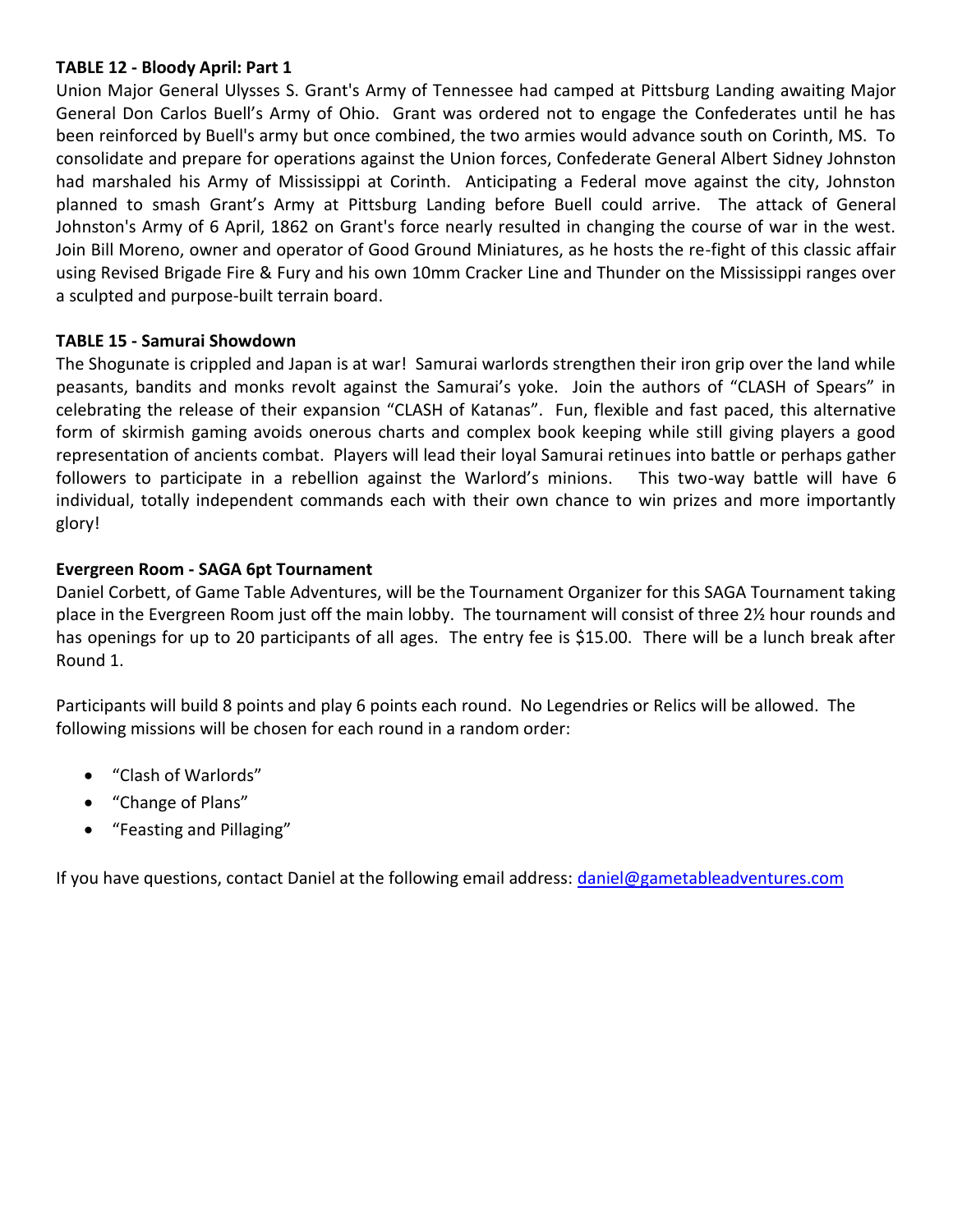## **SESSION 4 (Saturday, 2pm - 6pm)**

#### **TABLE 1 - Von Zeppelin's Alsace Adventure**

At the very beginning of the Franco-Prussian War, Captain Count Von Zeppelin was leading a small force to reconnoiter lower Alsace. At one point the force stopped to rest at the Schirlenhof Inn. As they prepared a meal, a French force from nearby Neiderbronn surprised and eventually surrounded them. Von Zeppelin and a few others fought their way out and escaped. Using the new "Blood & Steel" rules and 28mm figures, we will replay the action and see if history can be changed. Edgar Pabon, game co-author, will host this game. This will also be a preview to the game's first supplement centered on the Franco-Prussian War.

#### **TABLES 3 & 4 - The Pirates of Cutlass Lagoon**

Back by popular demand Ben and David Raybin present their spectacular Pirate Game! Played on a 20 foot table, this game will feature a dozen 28mm fully-rigged pirate ships and crews all contesting three tropical islands. These islands are the home to blood-thirsty cannibals and other unknown dangers too horrible to mention. And it's not just the islands what hold mortal danger to all who tread their paths, me hearties. The very waters, themselves, are filled with nasty beasties of every description. Cap'n Raybin's own "Barnacle Bill" rules, which are a pirated (Har! Har! Har!) version of Bob Duncan's "Gun Boat Diplomacy" will be used to moderate the action. As always, first choice of ships goes to the brave men and ladies properly attired in Pirate garb. So don't wait for the press gangs to find ye! Sign up now for the action! The game'll be havin' room for a dozen souls! with steel in their guts and salt water in their veins! Aaarrrgghhh!!!

#### **TABLE 8 - Bastard Sword Fantasy Skirmish**

Join Taylor Lee as he hosts this new, exciting game of fantasy skirmish battles. A mixture of your favorite pen and paper RPGs and Miniature Wargames, "Bastard Sword Fantasy Skirmish" takes it to the next level! A narrative game focusing on campaigns, you gain loot and experience as you advance your characters. In this game, up to 4 players will each control a party of five characters, battling against their opponent's parties to complete missions. No experience is necessary as it's a fast and easy system to learn and all the terrain, miniatures and dice needed to play will be provided. "Bastard Sword Fantasy Skirmish" brings options you just can't resist!

#### **TABLE 10 - Crush: Titans Path**

Flocks of birds take to the sky disturbed by ponderous footsteps and the crash of trees being carelessly pushed aside or trampled to the ground. A roar of challenge thunders across the landscape quickly answered by another equally fierce. With deadly intent, two gigantic bodies slam into each other and begin their struggle for battlefield dominance. Join Shawn Quinn, owner of Ghost Forge Games and author/developer of "Crush" rules, as he presents his amazing game of 28mm Kaiju battles. Each player chooses a monster, robot, dinosaur etc. and customizes it to face off against other players. The rules are fast and flexible, easy to learn and fun to play. So come join the fun! Simply choose a monster, lead it into battle and crush your friends…..in a fun way, of course. There'll be room for up to six monster wranglers.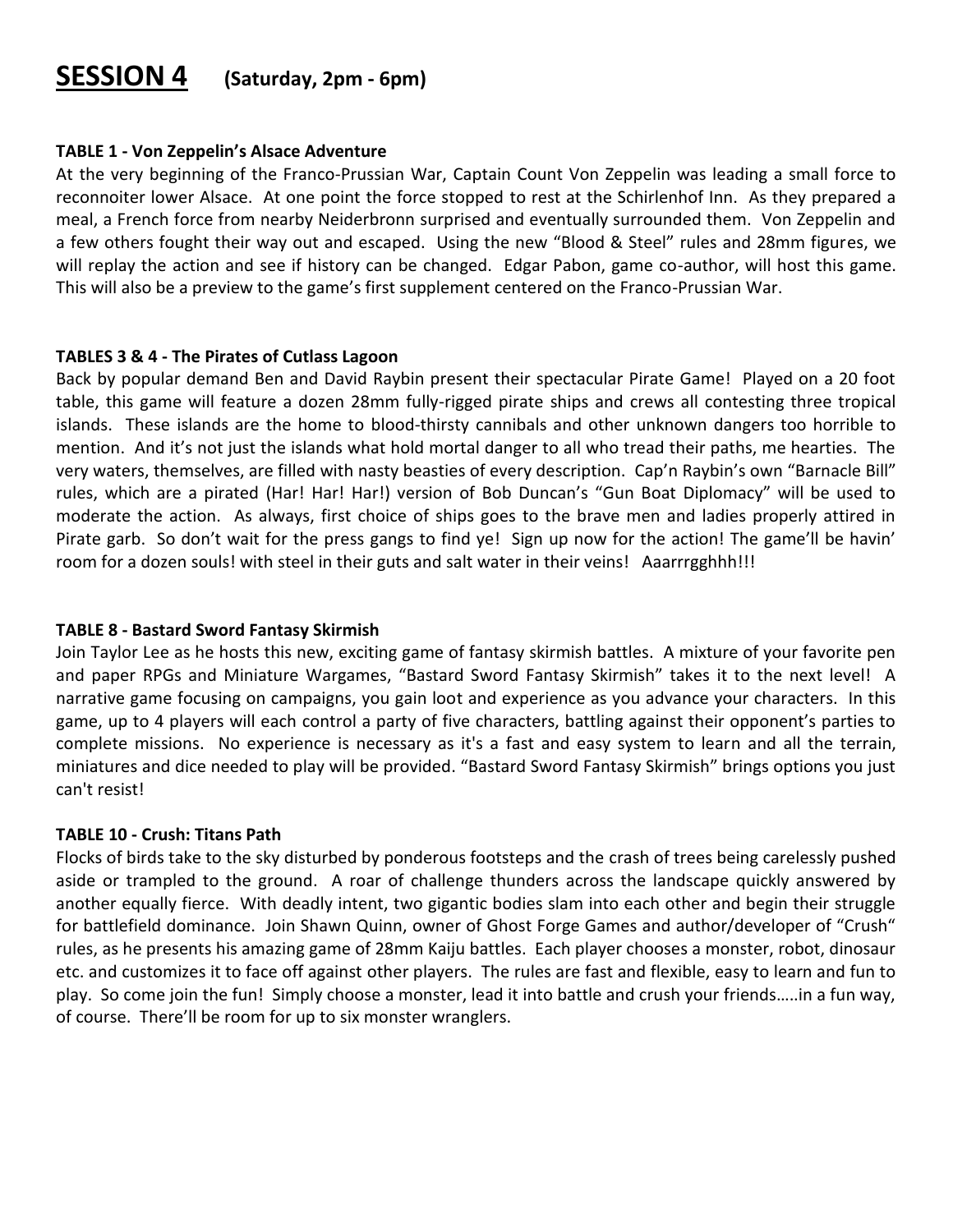#### **TABLE 12 - Bloody April: Part 2**

Union Major General Ulysses S. Grant's Army of Tennessee had camped at Pittsburg Landing awaiting Major General Don Carlos Buell's Army of Ohio. Grant was ordered not to engage the Confederates until he has been reinforced by Buell's army but once combined, the two armies would advance south on Corinth, MS. To consolidate and prepare for operations against the Union forces, Confederate General Albert Sidney Johnston had marshaled his Army of Mississippi at Corinth. Anticipating a Federal move against the city, Johnston planned to smash Grant's Army at Pittsburg Landing before Buell could arrive. The attack of General Johnston's Army of 6 April, 1862 on Grant's force nearly resulted in changing the course of war in the west. Join Bill Moreno, owner and operator of Good Ground Miniatures, as he hosts the re-fight of this classic affair using Revised Brigade Fire & Fury and his own 10mm Cracker Line and Thunder on the Mississippi ranges over a sculpted and purpose-built terrain board. This is the second of two sessions.

#### **TABLE 14 - Aerodrome® 2.0 – Pearl Harbor Redux**

It's early Sunday morning on December 7th, 1941 and a host of Imperial Japanese fighters, dive bombers and torpedo bombers strike at the USN fleet at Pearl Harbor. But…..will it be the same, historical, one-way show or are the Americans forewarned and ready? If you've ever wanted to sink a battleship, or maybe toast a meatball, well here's your chance! Rules will be explained, by Mark Wukas, with charts and aircraft provided for up to 16 players. This game is open to everyone…..wives, sons, husbands, daughters, girlfriends and boyfriends. We must ask, however, that players under the age of 13 be accompanied by a playing adult. Zero's and Kate's vs Warhawks and AA Guns…..which side will claim victory?

#### **Evergreen Room - SAGA 6pt Tournament**

Daniel Corbett, of Game Table Adventures, will be the Tournament Organizer for this SAGA Tournament taking place in the Evergreen Room just off the main lobby. The tournament will consist of three 2½ hour rounds and has openings for up to 20 participants of all ages. The entry fee is \$15.00. There will be a lunch break after Round 1.

Participants will build 8 points and play 6 points each round. No Legendries or Relics will be allowed. The following missions will be chosen for each round in a random order:

- "Clash of Warlords"
- "Change of Plans"
- "Feasting and Pillaging"

If you have questions, contact Daniel at the following email address: [daniel@gametableadventures.com](mailto:daniel@gametableadventures.com)

#### **Main Lobby - Blood Red Skies: Gathering of Eagles Tournament**

Blood Red Skies is the World War II mass air combat game from Warlord Games, written by renowned game developer Andy Chambers. In it, you take command of a force of iconic WWII fighter aircraft. Spitfires duel with Messerschmitt's, Corsairs face off against Zero's and Sturmovik's go head-to-head with Focke-Wulf's in fast-paced dog-fights using the game's unique dynamic 'Advantage' system. Opposing pilots can also use cardbased traits, doctrines and skills to make the most of their planes. Douglas Glover, of the Lead Pursuit Podcast, hosts this Tournament sponsored by Warlord Games. Eight players will compete, bringing one 500 point list and playing three rounds in the US Gathering of Eagles tournament format. Tournament packets are available on the Lead Pursuit Podcast (see link below). Participants should already have a basic understanding of the game rules and have fully painted miniatures to accurately represent their list. Come join the Blood Red Skies tournament to determine who the best squadron commander is!

<https://www.leadpursuit.net/goe-tournaments>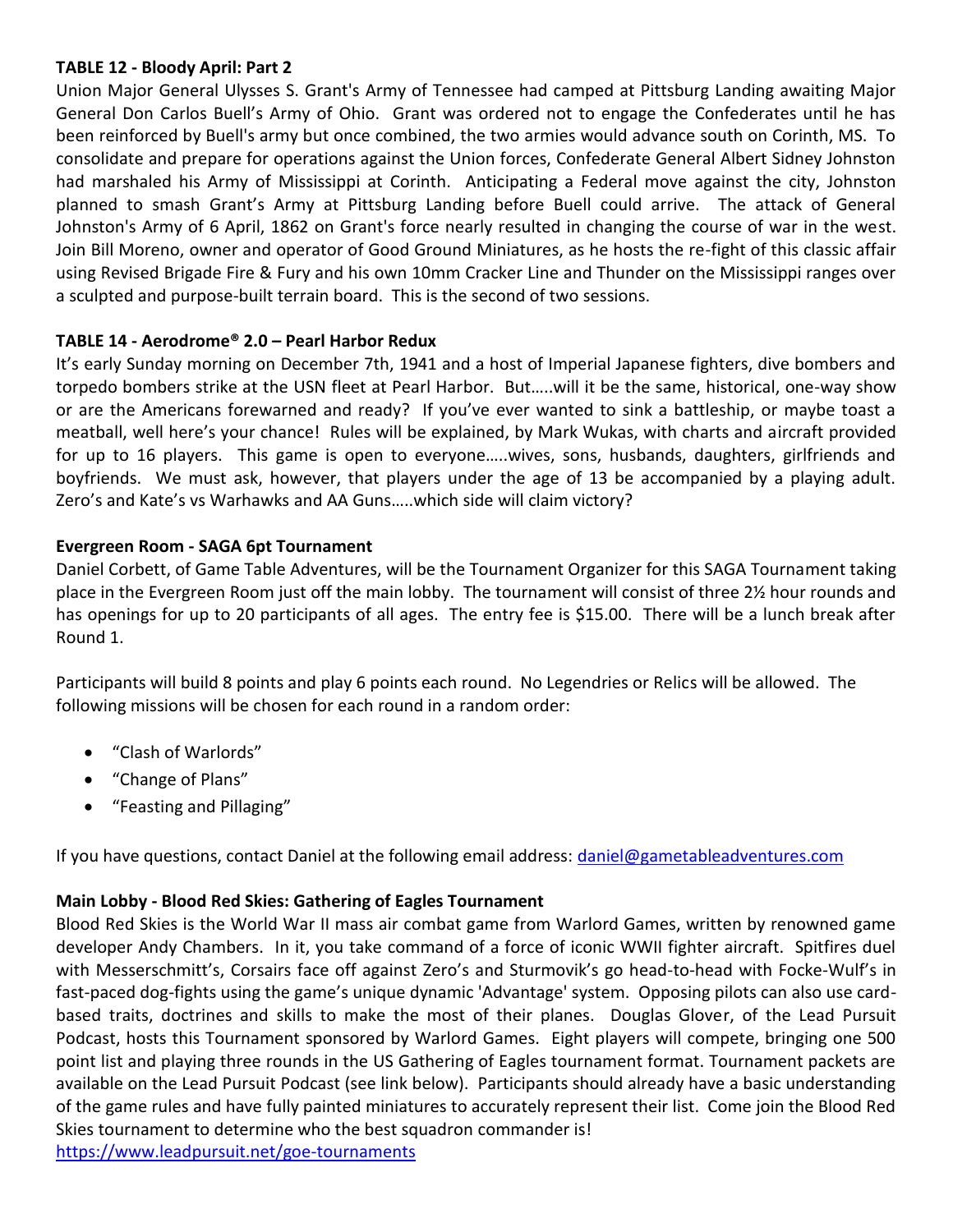## **SESSION 5 (Saturday, 8pm - Midnight)**

#### **TABLE 1 - McClellan's Adventure Near Mexicalcingo**

Capt. McClellan is conducting a reconnaissance for the US army when he is spotted by Jalisco Lancers. Will he escape or will he be taken by the Mexicans? Using then new "Blood & Steel" rules and 28mm miniatures, we will replay the action and see if American history can be changed. Imagine what would happen if McClellan was taken prisoner or perhaps killed. How would that affect the US Civil War? Damien Macomber, game coauthor, will host this game.

#### **TABLE 2 - Wings of Glory Dogfights (***starting at 7pm per GM's request***)**

Join the Duke Boys in their rendition of WW1 dogfights using the Wings of Glory system along with some of our own inventions that provide a bit of extra luck and excitement (Do you really want to try that shot with your ally's plane RIGHT THERE?). We can accommodate 12+ at the same time using a system that allows folks to come and go as their schedule dictates. We can have you flying in 3 minutes and fighting in 5. Stay all night or for 30 minutes, although chances are you might stay longer once you start! We'll be using 10mm WW1 planes in various scenarios and supplying everything needed to play. If you bring your own plane we'll try to work it in. No giant bombers however or Me-262s, please! Children 14 and older are welcome as long as an ACTIVE parent is in the game. Beginners are welcome, veterans accepted. Come join the fun of one of the loudest games at Nashcon!

#### **TABLE 10 - Crush: Titans Path**

Flocks of birds take to the sky disturbed by ponderous footsteps and the crash of trees being carelessly pushed aside or trampled to the ground. A roar of challenge thunders across the landscape quickly answered by another equally fierce. With deadly intent, two gigantic bodies slam into each other and begin their struggle for battlefield dominance. Join Shawn Quinn, owner of Ghost Forge Games and author/developer of "Crush" rules, as he presents his amazing game of 28mm Kaiju battles. Each player chooses a monster, robot, dinosaur etc. and customizes it to face off against other players. The rules are fast and flexible, easy to learn and fun to play. So come join the fun! Simply choose a monster, lead it into battle and crush your friends…..in a fun way, of course. There'll be room for up to six monster wranglers.

#### **TABLE 14 - Aerodrome® WWI Aerial Combat**

If you've ever want to fly a Spad XIII, a Fokker D.VII or a Sopwith Camel, now you can. Or, at least, the next best thing to it. Come join the fun and play "Aerodrome®" the traditional, award-winning, nationwide convention favorite for over 25 years! Fly colorful 1:144 scale WWI aircraft into combat using simulated wooden "cockpits". These easy to learn and fun to play rules will be taught by, Stan Kubiak, with multiple rounds running continuously through the allotted time. Each round lasts about one hour providing lots of fun for experienced and new players alike. Wings & Medals will be award for Victories & Valor! This game is open to everyone…..wives, sons, husbands, daughters, girlfriends and boyfriends. We must ask, however, that players under the age of 13 be accompanied by a playing adult. So grab your gear and climb aboard your aircraft. There'll be room for up to 12 aviators.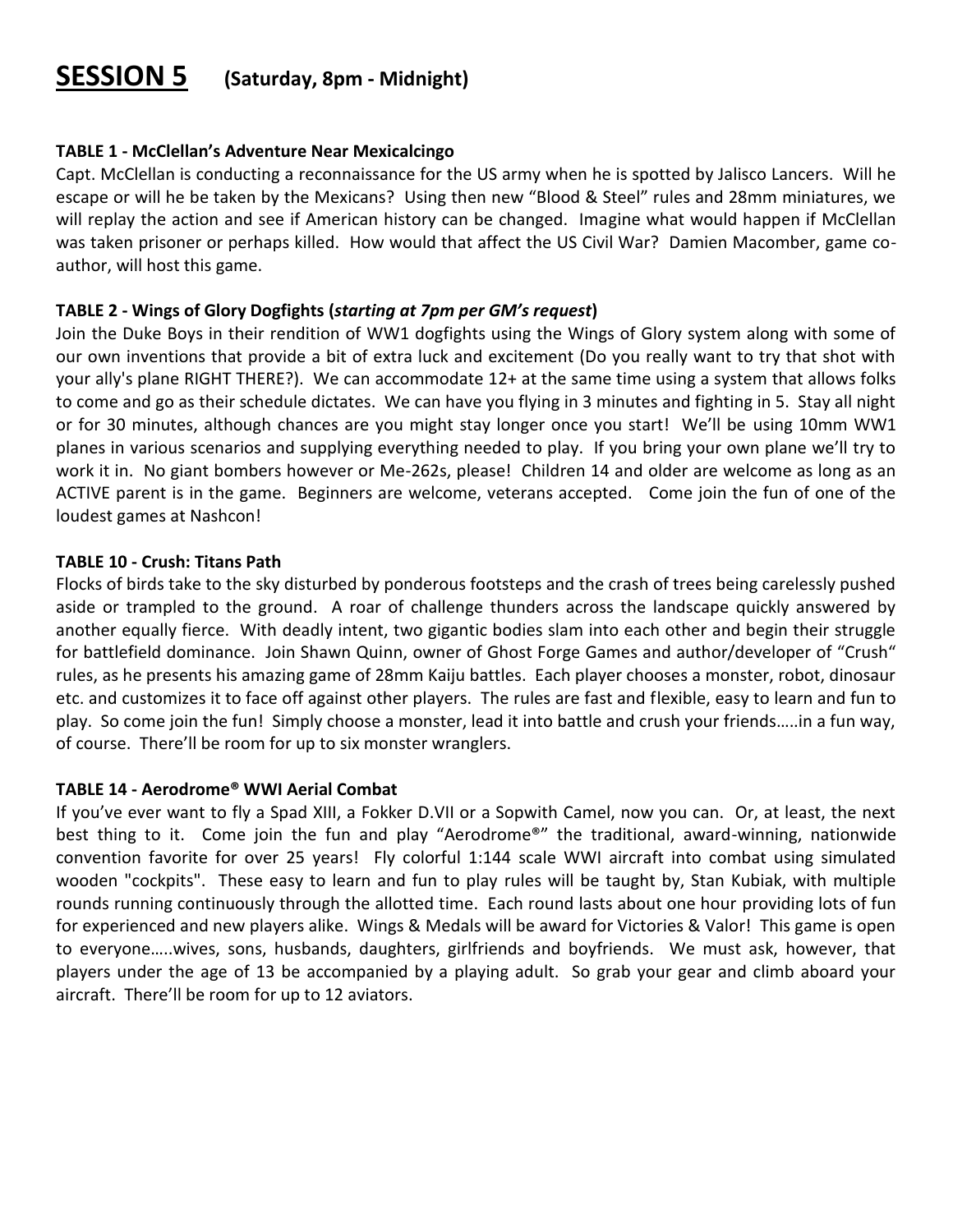## **SESSION 6 (Sunday, 9am - 1pm)**

## **JohnnyCon**

## **Games in the Cheekwood Board Room**

## **THURSDAY NIGHT**

#### **Johnny Reb III Introductory Game**

The American Civil War is in full swing and this year's spring offensive has begun. The Cavalry has been sent out to scout the Tennessee countryside and, based on the information they provide, plans will be made and implemented. Norris Darrall presents this game for the "Johnny Reb III" set of rules using 15mm miniatures. Up to 10 players, both veteran and novice, will assume the role of a Division Commander and his Brigadiers as their division spearheads the offensive. In their role as commanders, players will schedule troop arrival times and locations with brigades arriving based on available commanders. But be wary. Should your commands be ineffectual (i.e. the dice are not kind to you) it's quite possible you could be seeking another command within a couple of hours. But that's okay. There are always plenty of available commands. Additional troops might arrive from the next division or you might even transfer to the opposite side. And you can play as long or as little as you like. Everyone is welcome! The game will begin whenever four players are willing to command a brigade. Additional players will be added as they report for duty up to the ten player limit.

## **FRIDAY MORNING**

#### **Johnny Reb III Introductory Game**

The American Civil War is in full swing and this year's spring offensive has begun. The Cavalry has been sent out to scout the Tennessee countryside and, based on the information they provide, plans will be made and implemented. Norris Darrall presents this game for the "Johnny Reb III" set of rules using 15mm miniatures. Up to 10 players, both veteran and novice, will assume the role of a Division Commander and his Brigadiers as their division spearheads the offensive. In their role as commanders, players will schedule troop arrival times and locations with brigades arriving based on available commanders. But be wary. Should your commands be ineffectual (i.e. the dice are not kind to you) it's quite possible you could be seeking another command within a couple of hours. But that's okay. There are always plenty of available commands. Additional troops might arrive from the next division or you might even transfer to the opposite side. And you can play as long or as little as you like. Everyone is welcome! The game will begin whenever four players are willing to command a brigade. Additional players will be added as they report for duty up to the ten player limit.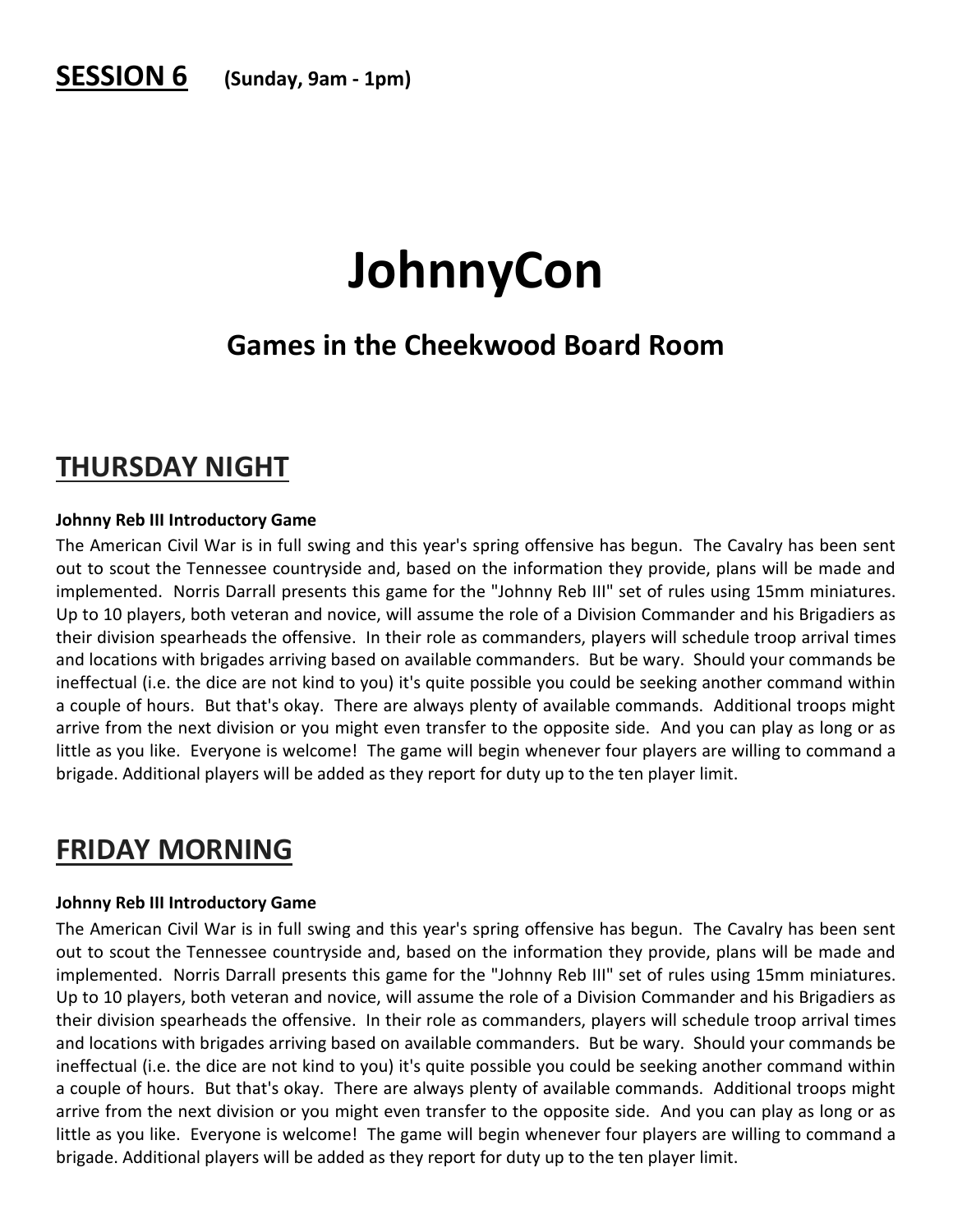#### **Gangs of Baltimore**

The first shots of the American Civil War were fired at Fort Sumter on April 12, 1861 but no one was killed during that engagement. The first actual combat deaths occurred a week later in Baltimore, Maryland in a pitched battle between elements of the 6th Massachusetts Militia Infantry Regiment and a pro-secessionist mob attempting to keep them from moving through the city to reinforce Federal forces defending Washington. This scenario recreates that chaotic event using 15mm miniatures and "Johnny Reb III" rules modified for company level operations. Up to 12 players can take part in this exciting ACW action hosted by Kermit Hilles, Chuck Warnick and Norris Darrell.

#### **Shiloh: Pond vs. McDowell**

As the battle raged in the early morning hours of April 6th along Shiloh Branch, Union Colonel John A. McDowell's brigade sat idle as wave after wave of Confederates assaulted the rest of Sherman's division to his left. Opposite him, Confederate Colonel Preston Pond failed to press his attack. Could a more aggressive Pond have pried Sherman from his position hours earlier? Hosted by Brad Butkovich, this small scenario will be a 2 player, Brigade vs. Brigade battle that can be played and decided quickly. Once a game is finished, the board will be reset and new players may give it a try. The game will use "Johnny Reb 2" rules and 15mm figures.

## **FRIDAY AFTERNOON**

#### **Johnny Reb III Introductory Game**

The American Civil War is in full swing and this year's spring offensive has begun. The Cavalry has been sent out to scout the Tennessee countryside and, based on the information they provide, plans will be made and implemented. Norris Darrall presents this game for the "Johnny Reb III" set of rules using 15mm miniatures. Up to 10 players, both veteran and novice, will assume the role of a Division Commander and his Brigadiers as their division spearheads the offensive. In their role as commanders, players will schedule troop arrival times and locations with brigades arriving based on available commanders. But be wary. Should your commands be ineffectual (i.e. the dice are not kind to you) it's quite possible you could be seeking another command within a couple of hours. But that's okay. There are always plenty of available commands. Additional troops might arrive from the next division or you might even transfer to the opposite side. And you can play as long or as little as you like. Everyone is welcome! The game will begin whenever four players are willing to command a brigade. Additional players will be added as they report for duty up to the ten player limit.

#### **Shiloh: Pond vs. McDowell**

As the battle raged in the early morning hours of April 6th along Shiloh Branch, Union Colonel John A. McDowell's brigade sat idle as wave after wave of Confederates assaulted the rest of Sherman's division to his left. Opposite him, Confederate Colonel Preston Pond failed to press his attack. Could a more aggressive Pond have pried Sherman from his position hours earlier? Hosted by Brad Butkovich, this small scenario will be a 2 player, Brigade vs. Brigade battle that can be played and decided quickly. Once a game is finished, the board will be reset and new players may give it a try. The game will use "Johnny Reb 2" rules and 15mm figures.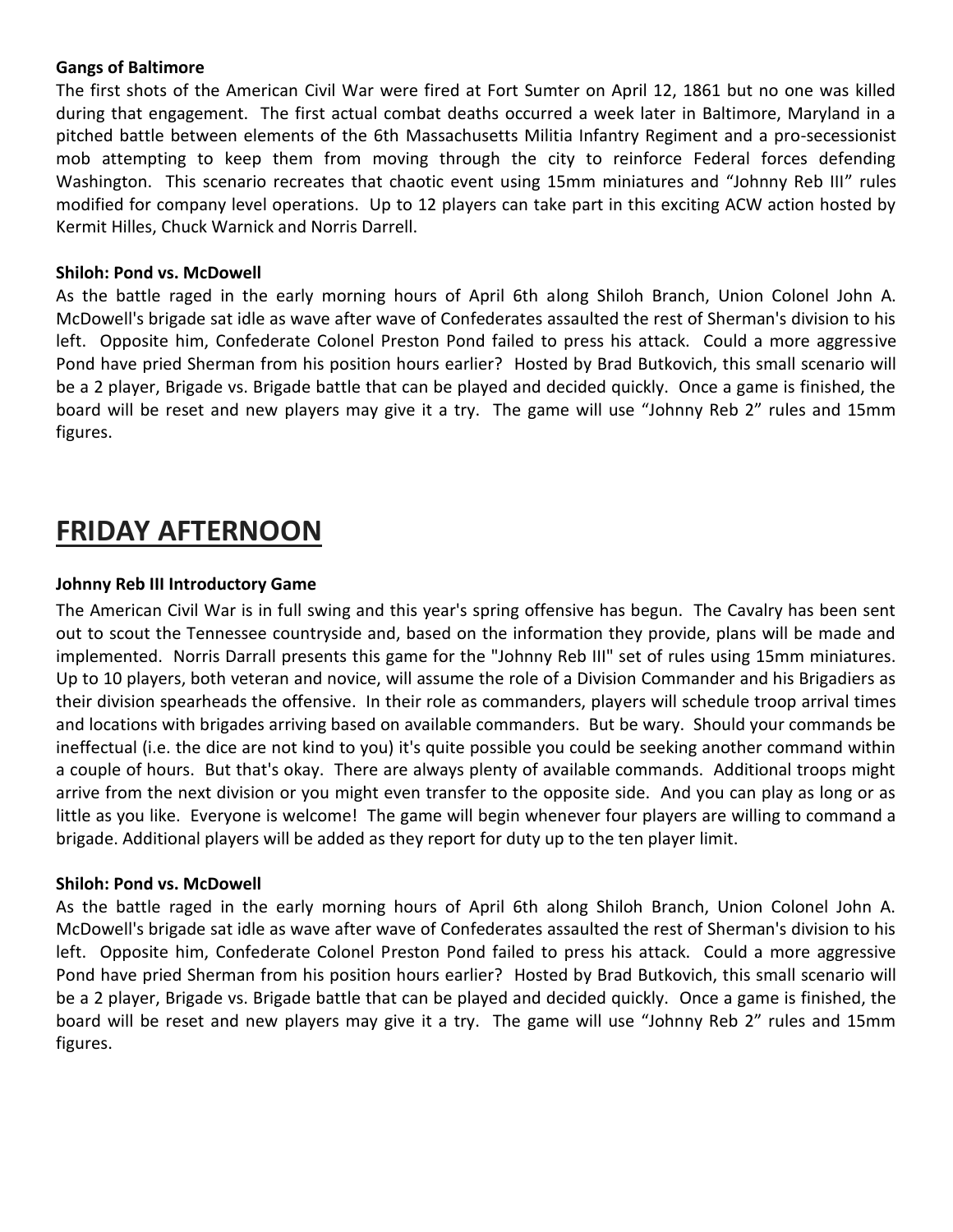## **FRIDAY NIGHT**

#### **Johnny Reb III Introductory Game**

The American Civil War is in full swing and this year's spring offensive has begun. The Cavalry has been sent out to scout the Tennessee countryside and, based on the information they provide, plans will be made and implemented. Norris Darrall presents this game for the "Johnny Reb III" set of rules using 15mm miniatures. Up to 10 players, both veteran and novice, will assume the role of a Division Commander and his Brigadiers as their division spearheads the offensive. In their role as commanders, players will schedule troop arrival times and locations with brigades arriving based on available commanders. But be wary. Should your commands be ineffectual (i.e. the dice are not kind to you) it's quite possible you could be seeking another command within a couple of hours. But that's okay. There are always plenty of available commands. Additional troops might arrive from the next division or you might even transfer to the opposite side. And you can play as long or as little as you like. Everyone is welcome! The game will begin whenever four players are willing to command a brigade. Additional players will be added as they report for duty up to the ten player limit.

#### **The Bloody Dawn of the Bloodiest Day in US History**

The Battle of Antietam was fought between Union Major General George B. McClellan's Army of the Potomac and Confederate General Robert E. Lee's Army of Northern Virginia near Sharpsburg, Maryland. It was the first major engagement in the Eastern Theater of the American Civil War to take place on Union soil. After pursuing Lee into Maryland, McClellan launched his army against Lee's forces who were in defensive positions behind Antietam Creek. At dawn on September 17 of 1862, Major General Joseph Hooker's corps mounted a powerful assault on Lee's left flank with attacks and counterattacks sweeping across Miller's Cornfield and swirling around the Dunker Church. Join Benjamin Sexton as he hosts this refight of the morning's action during the bloodiest day in American history using "Johnny Reb III" rules and 15mm figures. Up to nine players will choose sides and strive to either blunt Lee's invasion of the North or to swiftly end the war with a decisive Southern victory.

## **SATURDAY MORNING**

#### **Battle of Westport**

The Battle of Westport, sometimes referred to as the "Gettysburg of the West", was fought on October 23, 1864 in modern Kansas City, Missouri. Union forces under Major General Samuel R. Curtis faced off against a Confederate force under Major General Sterling Price. Price had led his Army into Missouri with the hope of capturing the state for the South. To counter this advance, General Curtis sent the bulk of his 1st Division to confront the Confederates at Lexington but was unable to stop them. The Union troops were forced to retire but slowed the Confederates enough for a pursuing Union Cavalry Division to close gain ground on the Rebels. Aware of the forces to his front and rear, Price determined to deal with them one at a time. He would attack General Curtis's army first at Westport. One of Price's Divisions forced a crossing of the Blue River at Byram's Ford on the 22nd of October and took up positions to hold off the pursuing U.S. Cavalry while two other of his Divisions were poised to assault the Union forces along Brush Creek the next day, hoping to defeat them before the Union Cavalry could arrive on the field in force. Join Gary Mills and Stephen Bachelor as they present this epic ACW battle.